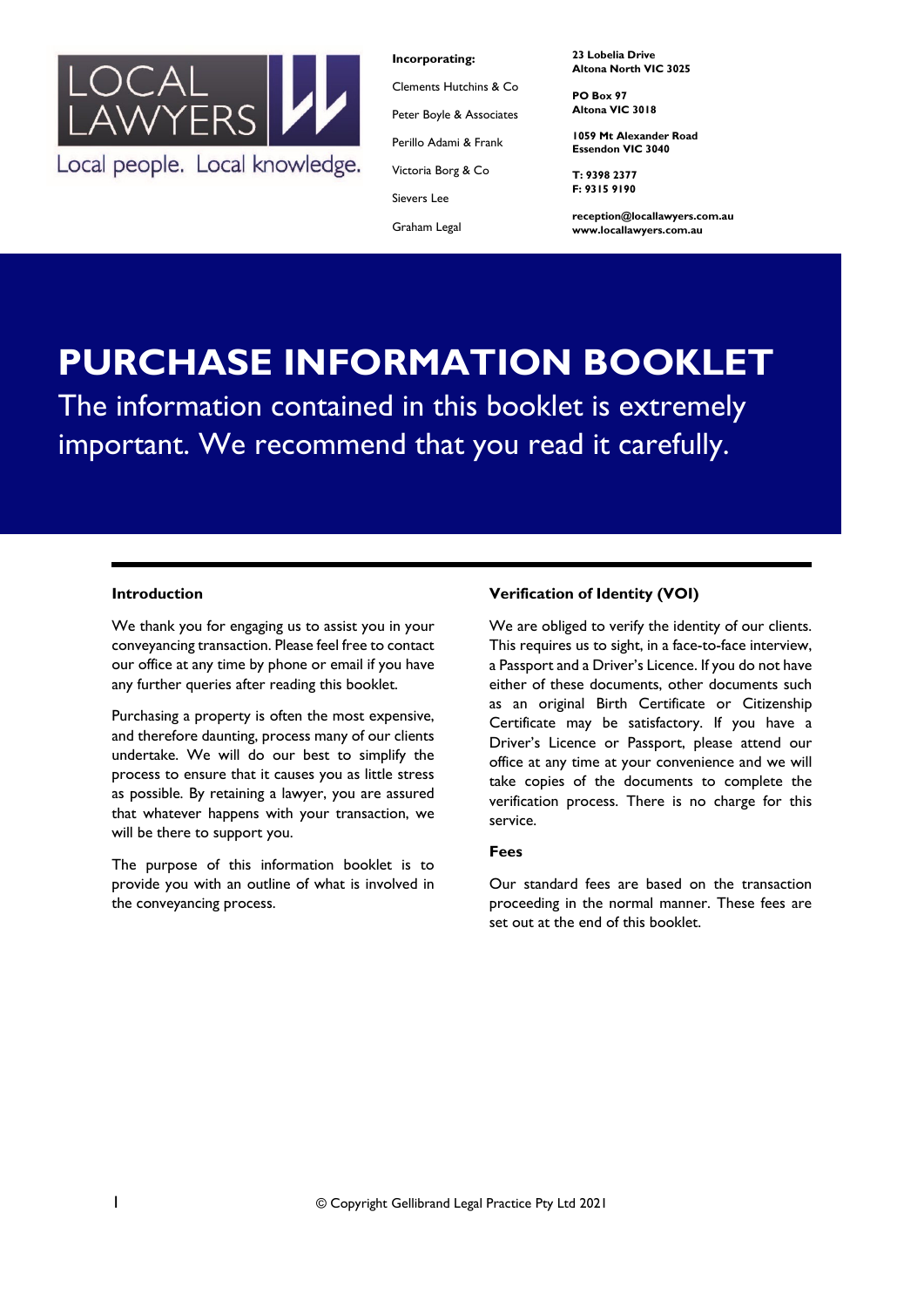#### **The Contract of Sale**

The Contract of Sale is the most important document in the conveyancing process. It records the terms of your agreement with the Vendor regarding the purchase of the property. *No binding agreement exists until both the Purchaser and the Vendor have signed the Contract*.

The Contract is a legally binding document and breaches of contracts of sale can result in serious legal consequences. We assist you to make sure that you comply with your contractual obligations.

As the Contract is designed to record your whole agreement with the Vendor, anything which was agreed orally does not form part of the Contract and you should not rely on any such agreements. If you are concerned that aspects of your agreement with the Vendor are not in the Contract, then you should advise our office.

#### **Insurance**

Whilst the standard contract does provide that the property remains at the risk of the Vendor, we recommend that purchasers insure the property at an early stage after signing the Contract.

A lender will also insist that the property be insured. It is better to have too much insurance than not enough.

# **Cooling Off**

In limited circumstances, a purchaser may cool off (or end) a purchase, although this does not apply to a purchase made at auction or three business days prior to or after the auction date. Contact us *immediately* if you wish to cool off.

#### **Nomination**

Most contracts allow a named purchaser to nominate an additional or substitute purchaser. This involves additional paperwork and if you are contemplating nominating another purchaser you should advise our office at the earliest possible time. Usually, we do not charge additional fees for a nomination.

#### **Off the Plan**

Off the Plan contracts relate to properties that are not separately titled or not fully constructed at the time of purchase. These transactions are more complex and may not be completed for many months, or even years. Please refer to our *Off the Plan Supplement* for more information.

# **Electronic Conveyancing – PEXA**

Most transactions are conducted electronically. Where possible, we use Property Exchange Australia (PEXA) to settle the transactions. Although there are fees associated with using PEXA, there are also savings in relation to the cost of settlement agents and bank cheques.

#### **Signing Documents**

Once we have verified your identity and you have signed a Client Authority, we are able to sign all documents relating to the transfer of title. However, there are also a number of bodies which require you to sign particular documents, for instance:

- the State Revenue Office (SRO) requires some documents to be electronically signed by you; and
- the Australian Tax Office (ATO) also requires a declaration that you are not a foreign resident.

We will provide you with the links to the relevant websites and instructions as to signing these documents.

#### **Release of Deposit**

Purchasers usually pay a 10% deposit at the time the Contract is signed, and this amount must be held by a stakeholder (agent or solicitor) until settlement. It is possible for the deposit to be released prior to settlement, but the Purchaser is entitled to have full details of any amounts owed pursuant to any mortgage over the property before being asked to consent to release of the deposit.

If the relevant information is provided, it is usual for the Purchaser, after seeking legal advice, to consent to release of the deposit, but there is no obligation to do so.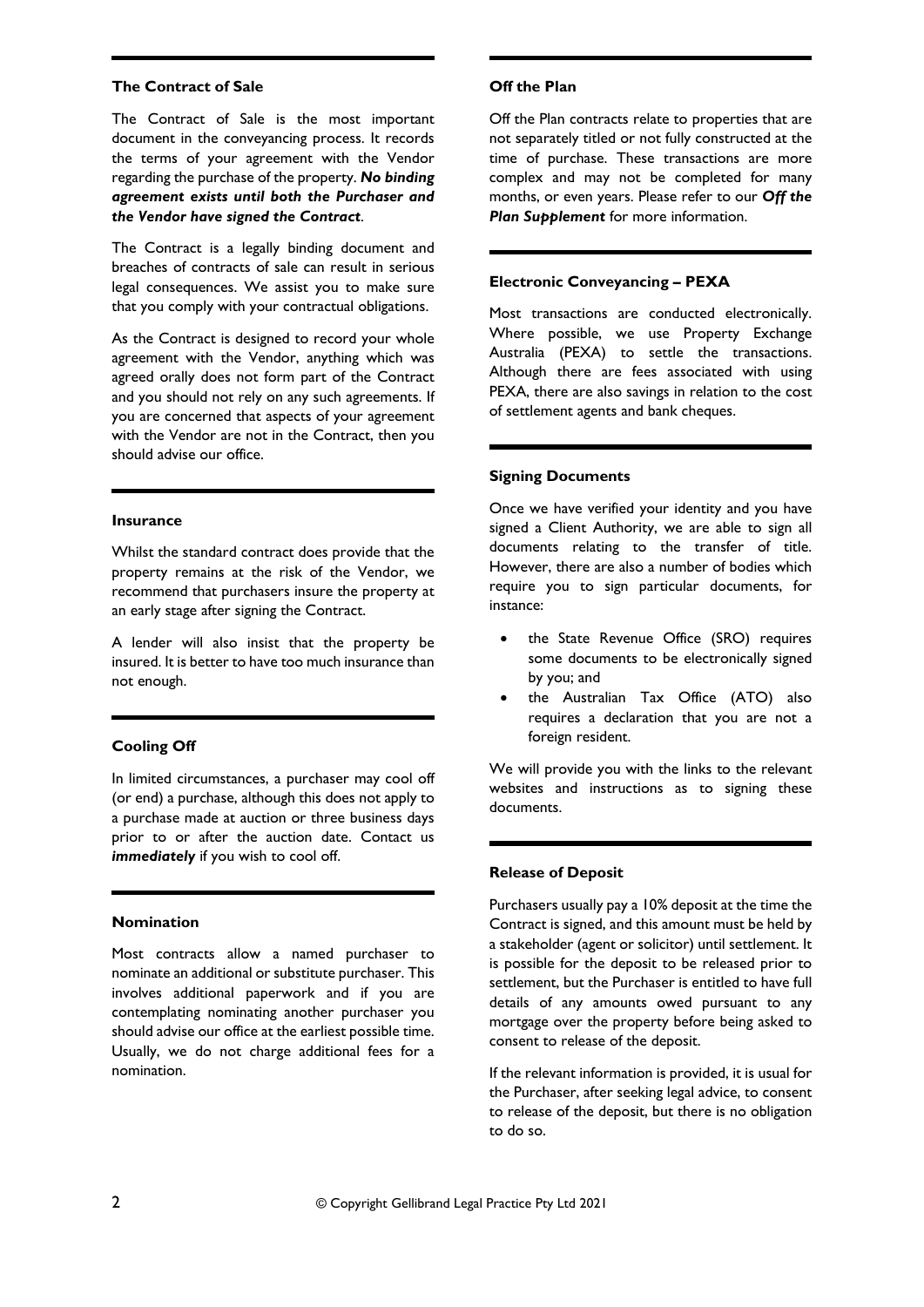If there is no mortgage over the property, the Vendor is ordinarily entitled to release the deposit 28 days after the date of the Contract.

The agent is entitled to take the commission from the deposit when it is released.

## **Financing your Purchase**

Given the large sums of money required to purchase properties, the vast majority of purchasers obtain finance from a bank or financial institution to help fund the purchase. Ensuring that your finance is approved and the relevant loan documents are signed well in advance of the settlement date is critical.

In our experience too many purchasers assume that engaging the services of a mortgage broker means that they do not need to do anything to obtain their loan. They take the view that the mortgage broker will sort it out. This is a dangerous mistake to make as unfortunately all too often we find that brokers, mobile lenders and home finance managers fail to ensure that mortgage documents are prepared and signed correctly.

Without correctly signed mortgage documents, your bank will not advance the money you need to settle your purchase. This can lead to delays in settlement and unnecessary cost to you in the form of penalty interest and additional legal fees.

We recommend that mortgage documents are signed *at least two weeks prior to the due date for settlement*. This takes into account that inadvertent mistakes can be made and ensures there is time to attend to these errors without the danger of delaying the settlement date. We urge our clients to routinely follow up their lender throughout the transaction to make sure that everything proceeds in a realistic timeframe.

#### **Stamp Duty and Related Fees**

All property purchases in Victoria attract stamp duty. Stamp duty is a state government tax levied against a purchaser when they purchase a property. The amount of duty payable depends on the value of the property, with more duty being levied the more expensive the property is.

## **Titles Office Fee**

This fee is generally much less than stamp duty and is between \$500 and \$3,000 depending on the value of the property.

Where you borrow money from a financial institution to fund your purchase, that financial institution will be responsible for paying the stamp duty and titles office fees on your behalf. These fees, together with any fees charged by the financial institution for their services, will generally be deducted from the amount the bank lends you. For example, if you borrow \$300,000 and your stamp duty, titles office fees and other fees total \$15,000, the bank will only provide \$285,000 at settlement. If more money is required for the settlement, we will then need to obtain it from you.

Too often we find that brokers fail to factor these fees into their calculations for purchasers, and when we advise the purchasers of the additional funds required for settlement, they are not in a position to provide them. Regardless of who may be to blame for this oversight, it will be you who ends up suffering the most and it is therefore in your interest to ensure that **all expenses** are taken into account when ascertaining how much you need to borrow.

Various exemptions and concessions are available, such as the Principal Place of Residence concession, Pensioner exemption and Off the Plan concession. We are able to assist you in applying for these concessions. Full details are available at www.sro.vic.gov.au.

# **Foreign Resident Capital Gains Withholding (FRCGW)**

If you are purchasing a property over \$750,000, the Vendor is obliged to provide a Clearance Certificate, or you must withhold and pay to the ATO 12.5% of the purchase price. We will look after this on your behalf.

## **Final Inspection**

You are entitled to conduct a final inspection of the property in the week before settlement and you should contact the agent to arrange for this. The purpose of the inspection is to establish that the property is in the same condition as on the Day of Sale, fair wear and tear excepted.

You may have to accept some minor deterioration, such as an overgrown garden or dirty swimming

3 © Copyright Gellibrand Legal Practice Pty Ltd 2021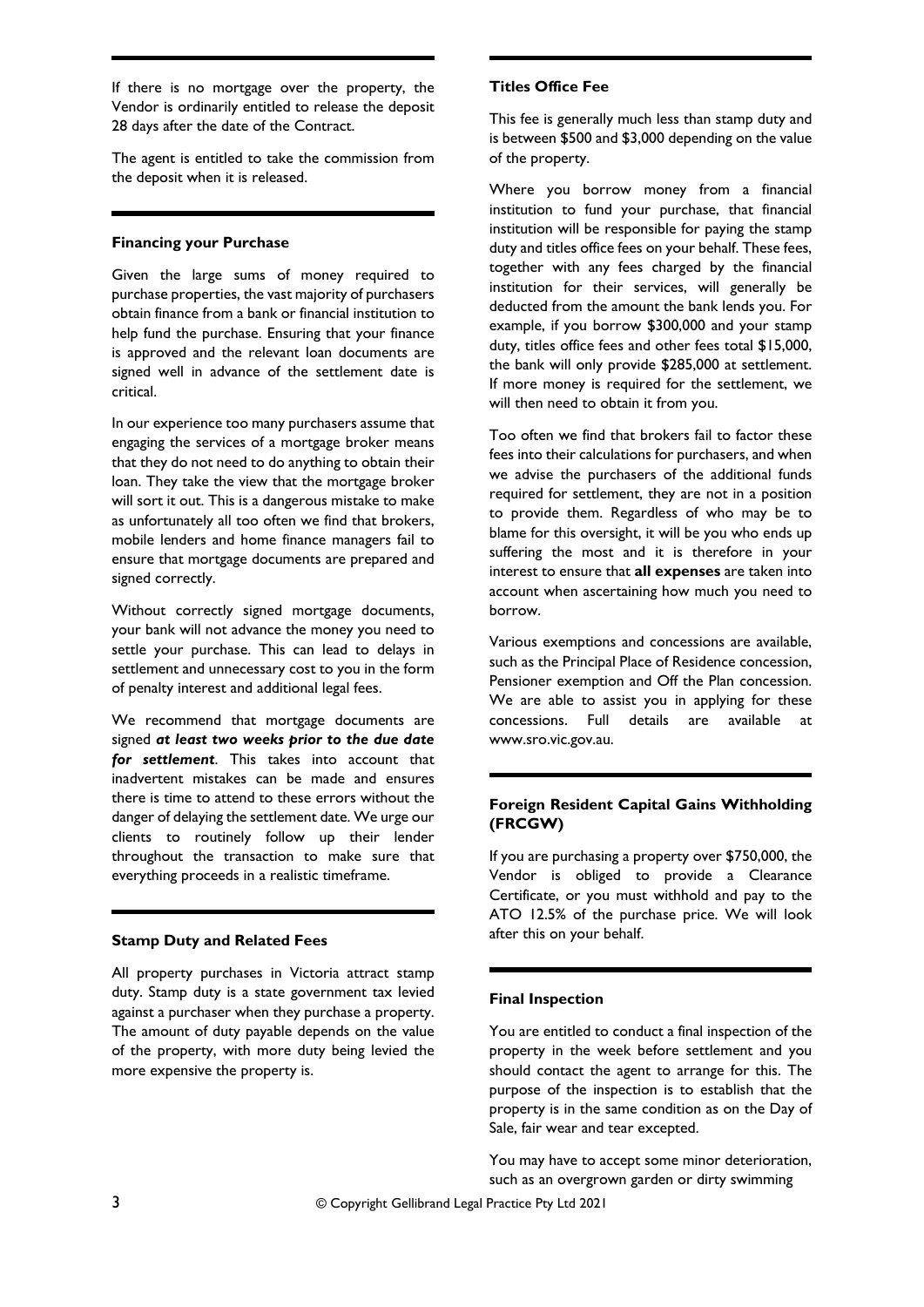pool, but you should report any substantial deterioration to our office.

#### **Services**

It is your responsibility to arrange for connection of electricity, gas and telephone services. Steps should be taken in advance of settlement as there may be waiting periods.

## **Settlement**

Settlement is the time when purchasers (and their lenders) pay the balance of the purchase price to the Vendor. Purchasers must provide us with funds required for settlement by bank cheque or direct deposit. These funds need to be at our office *two business days before settlement is due.*

Settlement will be conducted electronically. There is no physical settlement and you will not need to attend.

# **Keys**

Keys are usually collected by the Purchaser from the agent after settlement. The agent will only hand over keys upon receipt of written authorisation from the Vendor, which will be sent to the agent after settlement has taken place. Other keys will normally be left in the property, along with instruction books and household information.

## **Rate Adjustment**

The Vendor is obliged to pay the rates on the property until settlement and the Purchaser is obliged thereafter. Rates are adjusted at settlement to ensure that this occurs. This is done by deducting from the money paid to the Vendor the amount outstanding for rates, and then adjusting those rates as paid, so that the Purchaser pays back to the Vendor the rates paid by the Vendor for the period after settlement. Payment is made to the rating authority for any amount owing and rates are therefore paid until the end of the rating year.

## **Registration**

When the title is handed over at settlement, it is still in the Vendor's name. If you are not borrowing from a lender, we will attend to payment of stamp duty and registration of your ownership and the transfer will usually be registered within a week. If it is an electronic settlement, this will occur immediately.

When a purchaser borrows money from a financier, the title will be handed over to that financier. The financier will write to you following settlement and registration to confirm that the title is in your name and will set out the relevant information regarding settlement.

## **Completion**

We will provide you with full financial details relating to the settlement and we will also advise the Council, water authority and the SRO of your purchase.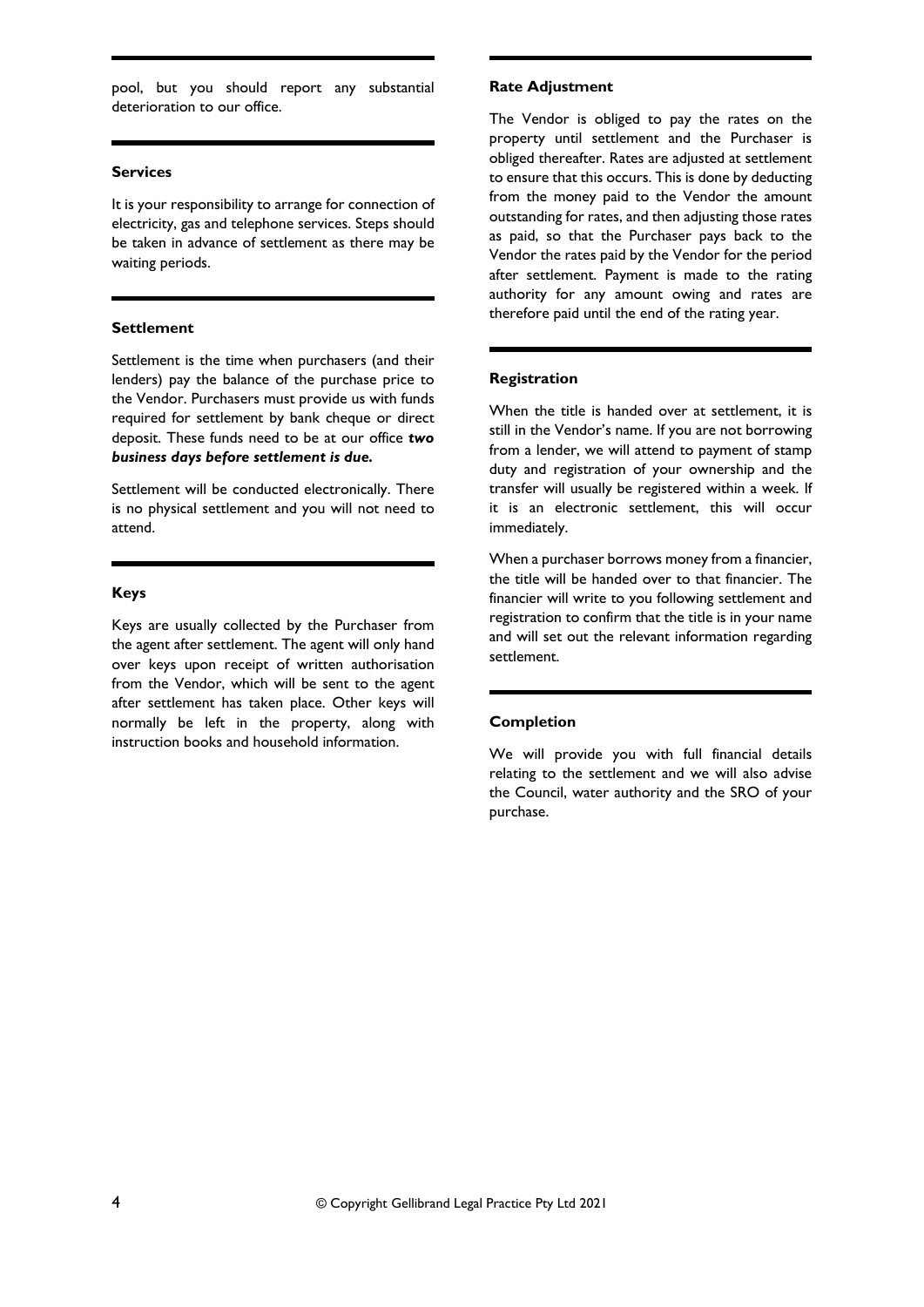# **STANDARD CONVEYANCING – PURCHASE**

| <b>Purchase Price</b>                        | <b>Legal Fees</b>                                 |
|----------------------------------------------|---------------------------------------------------|
| Residential/Commercial conveyancing purchase | \$1,300 including GST, plus disbursements         |
| Off the plan purchases                       | \$1,500 including GST, plus disbursements (\$750) |
|                                              | payable upfront, \$750 payable at settlement)     |
| Contract review (standard)                   | \$220 including GST*                              |
| Contract review (complex)                    | \$330-\$440 including GST*                        |
| Contract review (off the plan)               | \$385 including GST*                              |

*The above fee structure is for transactions up to \$2 million. Our costs for transactions over \$2 million are determined by negotiation.*

*\*This fee is applied towards the final conveyancing fee if you proceed with the transaction* 

# **ADDITIONAL SERVICES – PURCHASE**

**Guarantee Advice:** An additional fee of \$440 is payable where we are required to provide legal advice in relation to the loan you are obtaining from the bank. Banks will sometimes require the borrower/guarantor to obtain independent legal advice for a variety of reasons, the most common being that the borrower is borrowing through a company or a superannuation fund, or that the borrower is having a third party (for example, their parents) guarantee performance of the loan. Such legal advice normally takes about an hour to give and an appointment must be arranged in advance. Our standard fee for such advice is \$880, but this is reduced to \$440 in the context of a conveyancing transaction.

| (subject to change by providers without notice)           |                     |                                                                  |  |  |  |
|-----------------------------------------------------------|---------------------|------------------------------------------------------------------|--|--|--|
| <b>Disbursement</b>                                       | Fee (Including GST) | Why We Order it                                                  |  |  |  |
| <b>Title Search</b>                                       | \$24.85             | Required by the Sale of Land Act                                 |  |  |  |
| Title Instrument (Covenant,<br>Caveat, etc)               | \$15.40             | Required by the Sale of Land Act                                 |  |  |  |
| Copy of Plan of Land                                      | \$17.40             | Required by the Sale of Land Act                                 |  |  |  |
| <b>Title Alert</b>                                        | \$10.55             | To be aware of any dealings with the Title                       |  |  |  |
| City West Water Information<br>Statement                  | \$42.23             | possible<br><b>Discloses</b><br>unregistered<br>any<br>easements |  |  |  |
| South East Water Information<br>Statement                 | \$58.10             |                                                                  |  |  |  |
| Yarra Valley Water Information<br>Statement               | \$46.30             |                                                                  |  |  |  |
| Information<br><b>Barwon</b><br><b>Water</b><br>Statement | \$51.89             |                                                                  |  |  |  |

**SCHEDULE OF COMMON DISBURSEMENTS AS AT 1 MARCH 2021**